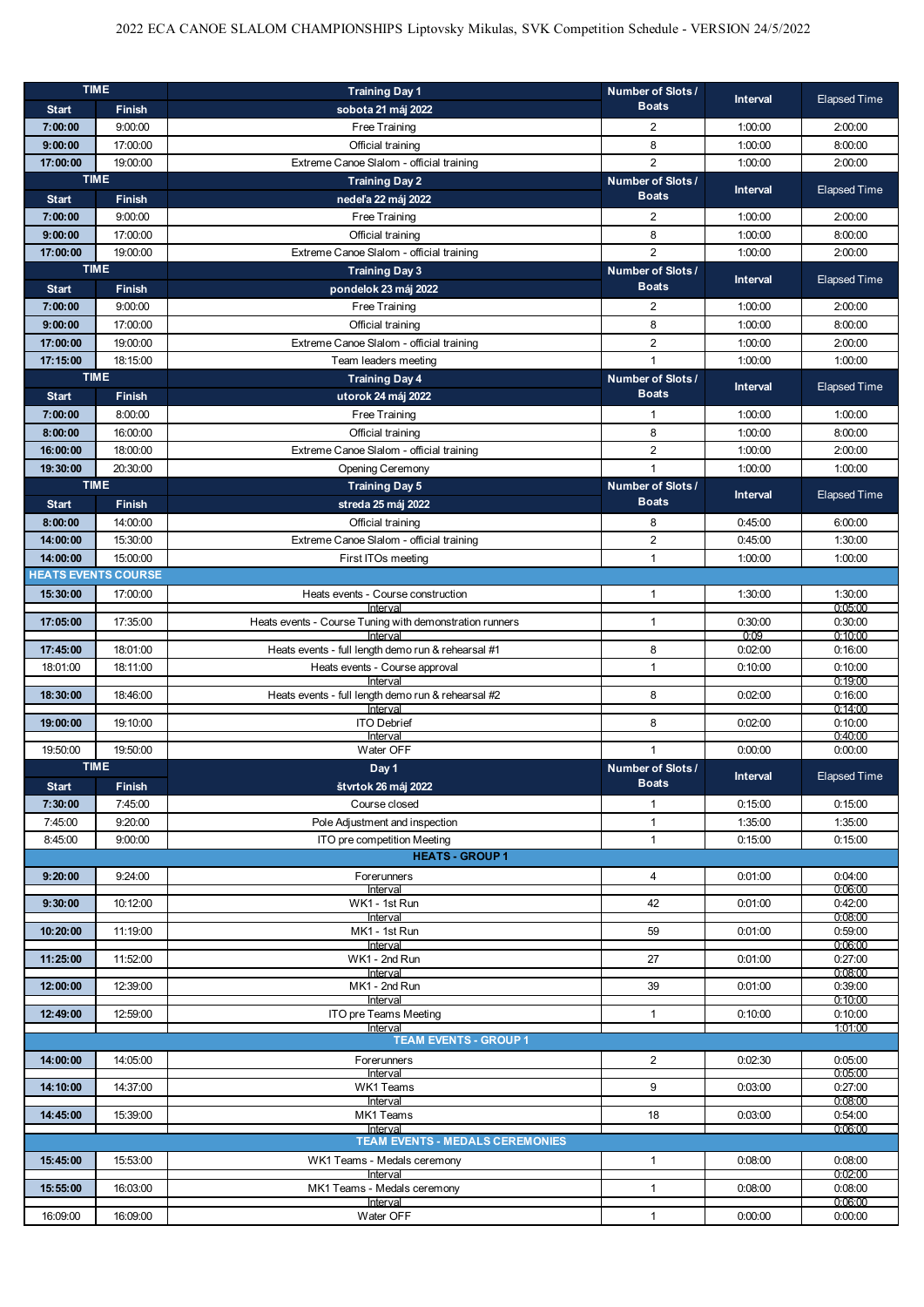| 16:09:00     | 16:24:00              | <b>ITO Debrief</b>                                                     | 1                                 | 0:15:00         | 0:15:00                   |
|--------------|-----------------------|------------------------------------------------------------------------|-----------------------------------|-----------------|---------------------------|
| 16:24:00     | 19:39:00              | JOJ Cabling and TV Graphics interface                                  |                                   | 3:15:00         | 3:15:00                   |
| <b>Start</b> | <b>TIME</b><br>Finish | Day 2<br>piatok 27 máj 2022                                            | Number of Slots /<br><b>Boats</b> | <b>Interval</b> | <b>Elapsed Time</b>       |
| 7:45:00      | 8:05:00               | Course closed                                                          | 1                                 | 0:20:00         | 0:20:00                   |
| 8:05:00      | 9:20:00               | Pole Adjustment and inspection                                         | $\mathbf{1}$                      | 1:15:00         | 1:15:00                   |
| 8:45:00      | 9:00:00               | ITO pre competition Meeting                                            | $\mathbf{1}$                      | 0:15:00         | 0:15:00                   |
|              |                       | <b>HEATS - GROUP 2</b>                                                 |                                   |                 |                           |
| 9:20:00      | 9:24:00               | Forerunners<br>Interval                                                | $\overline{4}$                    | 0:01:00         | 0.04:00<br>0.06:00        |
| 9:30:00      | 10:04:00              | WC1 - 1st Run<br>Interval                                              | 34                                | 0:01:00         | 0:34:00<br>0:06:00        |
| 10:10:00     | 10:49:00              | MC1 - 1st Run                                                          | 39                                | 0:01:00         | 0:39:00                   |
| 10:55:00     | 11:14:00              | Interval<br>WC1 - 2nd Run                                              | 19                                | 0.01:00         | 0:06:00<br>0:19:00        |
| 11:20:00     | 11:44:00              | Interval<br>MC1 - 2nd Run                                              | 24                                | 0:01:00         | 0:06:00<br>0:24:00        |
|              |                       | Interval<br><b>TEAM EVENTS - GROUP 2</b>                               |                                   |                 | 1:16:00                   |
| 13:00:00     | 13:05:00              | Forerunners                                                            | $\overline{2}$                    | 0:02:30         | 0.05:00                   |
| 13:10:00     | 13:34:00              | Interval<br>WC1 Teams                                                  | 8                                 | 0:03:00         | 0:05:00<br>0:24:00        |
| 13:40:00     | 14:13:00              | Interval<br>MC1 Teams                                                  | 11                                | 0:03:00         | 0:06:00<br>0:33:00        |
|              |                       | Interval                                                               |                                   |                 | 0:07:00                   |
|              |                       | <b>TEAM EVENTS - MEDALS CEREMONIES</b>                                 |                                   |                 |                           |
| 14:20:00     | 14:28:00              | WC1 Teams - Medals ceremony<br>Interval                                | 1                                 | 0.08:00         | 0.08:00<br>0:00:00        |
| 14:28:00     | 14:36:00              | MC1 Teams - Medals ceremony<br>Interval                                | 1                                 | 0:08:00         | 0.08:00<br>0.04:00        |
| 14:40:00     | 14:55:00              | ITO Debrief / Finals Positions                                         | 1                                 | 0:15:00         | 0:15:00                   |
|              |                       | <b>FINALS EVENTS COURSE</b>                                            |                                   |                 |                           |
| 14:40:00     | 15:40:00              | Finals events - Course construction                                    | $\mathbf{1}$                      | 1:00:00         | 1:00:00                   |
| 15:45:00     | 16:15:00              | Interval<br>Finals events - Course Tuning with demonstration runners   | $\mathbf{1}$                      | 0:30:00         | 0:05:00<br>0:30:00        |
| 16:25:00     | 16:41:00              | Interval<br>Finals events - full length demo run & rehearsal #1        | 8                                 | 0:02:00         | 0:10:00<br>0:16:00        |
| 17:00:00     | 17:10:00              | JOJ Televeions Problem Solving & fine tuning                           | $\mathbf{1}$                      | 0:10:00         | 0:10:00                   |
| 16:41:00     | 16:51:00              | Finals events - Course approval                                        | $\mathbf{1}$                      | 0:10:00         | 0:10:00                   |
|              |                       | Interval                                                               |                                   |                 | 0:09:00                   |
| 17:00:00     | 17:16:00              | Finals events - full length demo run & rehearsal #2<br>Interval        | 8                                 | 0:02:00         | 0:16:00<br>0:04:00        |
| 17:20:00     | 17:35:00              | <b>ITO Debrief</b><br>Interval                                         | $\mathbf{1}$                      | 0:15:00         | 0:15:00<br>1:04:00        |
| 18:20:00     | 18:20:00              | Water OFF                                                              | $\mathbf{1}$                      | 0:00:00         | 0:00:00                   |
|              | <b>TIME</b>           | Day 3                                                                  | Number of Slots /                 | <b>Interval</b> | Elapsed Time              |
| <b>Start</b> | <b>Finish</b>         | sobota 28 máj 2022                                                     | <b>Boats</b>                      |                 |                           |
| 7:30:00      | 7:50:00               | Course closed                                                          | 1                                 | 0:20:00         | 0.20:00                   |
| 7:50:00      | 8:40:00               | Pole Adjustment and inspection                                         | $\mathbf{1}$                      | 0:50:00         | 0.50:00                   |
| 8:15:00      | 8:30:00               | ITO pre competition Meeting<br><b>SEMI FINAL &amp; FINAL - GROUP 1</b> | $\mathbf{1}$                      | 0:15:00         | 0:15:00                   |
| 8:40:00      | 8:48:00               | Forerunners                                                            | $\overline{4}$                    | 0:02:00         | 0:08:00                   |
|              |                       | Interval                                                               |                                   |                 | 0:17:00                   |
| 9:00:00      | 9:05:00               | <b>Opening TV Titles</b>                                               | $\mathbf{1}$                      | 0.05:00         | 0.05:00                   |
| 9:05:00      | 9:25:00               | WK1 - Semi-final 20 - 11<br>Interval                                   | 10                                | 0.02:00         | 0:20:00<br>0.01:00        |
| 9:26:00      | 9:36:00               | WK1 - Semi-final 10 - 6                                                | 5 <sup>5</sup>                    | 0.02:00         | 0:10:00                   |
| 9:37:00      | 9:47:00               | Interval<br>WK1 - Semi-final 5 - 1                                     | 5 <sup>5</sup>                    | 0.02:00         | 0:01:00<br>0:10:00        |
|              |                       | TV Summary<br>TV Break<br>TV Introduction                              |                                   |                 | $\frac{0.02:00}{0.01:00}$ |
|              |                       |                                                                        |                                   |                 |                           |
| 9:54:00      | 10:14:00              | MK1 - Semi-final 30-21<br>Interval                                     | 10                                | 0:02:00         | 0:20:00<br>0:01:00        |
| 10:15:00     | 10:35:00              | MK1 - Semi-final 20 - 11<br>Interval                                   | 10 <sup>°</sup>                   | 0.02:00         | 0:20:00<br>0:01:00        |
| 10:36:00     | 10:46:00              | MK1 - Semi-final 10 - 6                                                | 5 <sup>5</sup>                    | 0:02:00         | 0:10:00                   |
| 10:47:00     | 10:57:00              | Interval<br>MK1 - Semi-final 5 - 1                                     | 5 <sup>5</sup>                    | 0:02:00         | 0:01:00<br>0:10:00        |
|              |                       | TV Summarv<br>Interval                                                 |                                   |                 | $\frac{0.03:00}{1.00:00}$ |
| 12:00:00     | 12:06:00              | <b>Opening TV Titles</b>                                               | $\mathbf{1}$                      | 0.06:00         | 0:06:00                   |
| 12:06:00     | 12:18:30              | <b>WK1 Final 10 - 6</b>                                                | 5 <sup>5</sup>                    | 0.02:30         | 0:12:30                   |
| 12:20:00     | 12:32:30              | Interval<br><b>WK1 Final 5 - 1</b>                                     | 5 <sup>5</sup>                    | 0.02:30         | 0:01:30<br>0:12:30        |
|              |                       |                                                                        |                                   |                 |                           |
|              |                       | Interview with winner<br>TV Reactions                                  |                                   |                 | $0.01:30$<br>$0.02:00$    |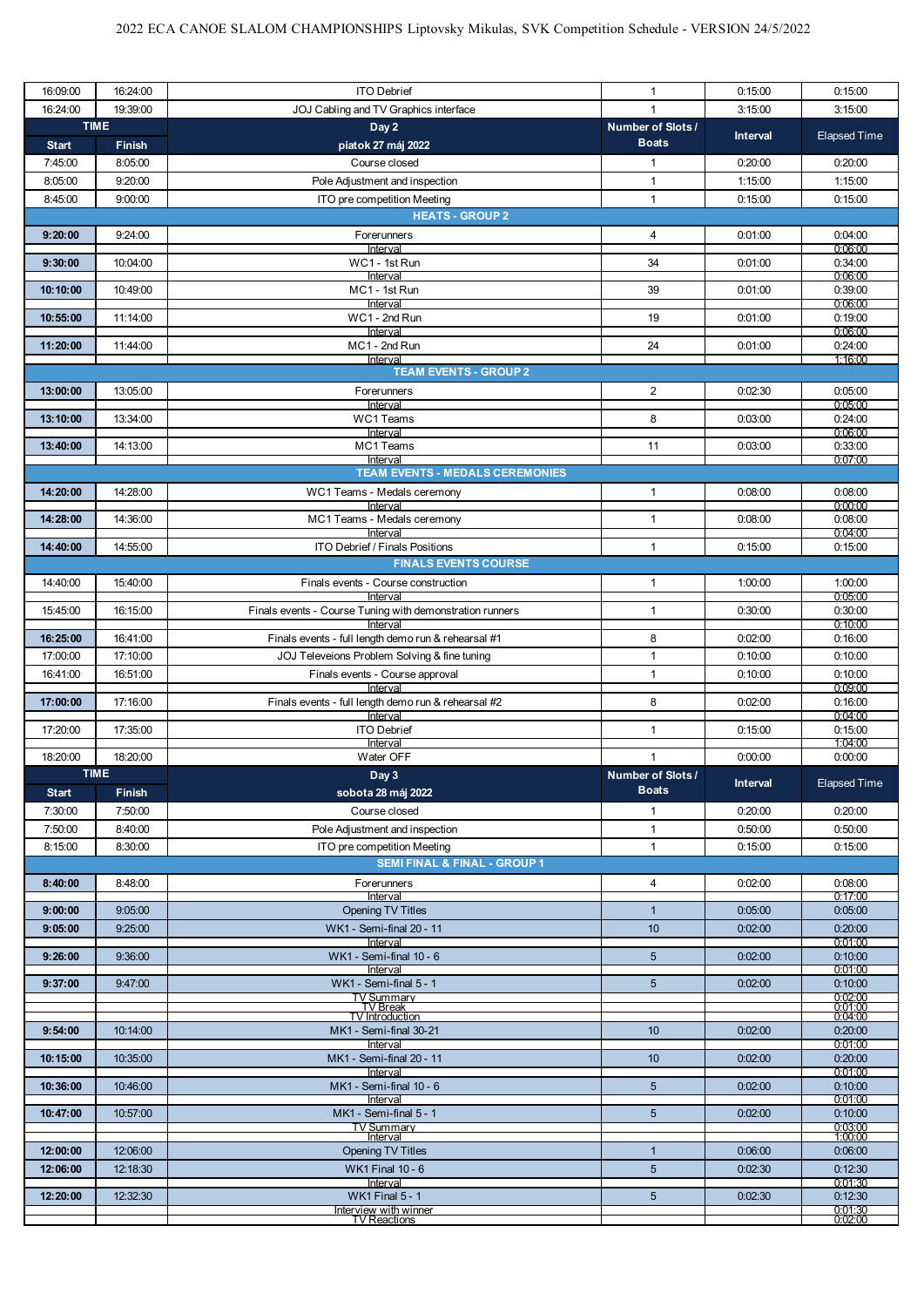|                      |                      | TV Break<br><b>TV</b> Introduction                              |                              |                 | $\begin{array}{c} 0.01.00 \ 0.04.00 \end{array}$ |
|----------------------|----------------------|-----------------------------------------------------------------|------------------------------|-----------------|--------------------------------------------------|
| 12:41:00             | 12:53:30             | <b>MK1 Final 15 - 10</b>                                        | $5\phantom{1}$               | 0:02:30         | 0:12:30                                          |
|                      |                      | Interval                                                        |                              |                 | 0.01:30                                          |
| 12:55:00             | 13:07:30             | <b>WK1 Final 10 - 6</b><br>Interval                             | $5\phantom{1}$               | 0:02:30         | 0:12:30<br>0:01:30                               |
| 13:09:00             | 13:21:30             | <b>WK1 Final 5 - 1</b>                                          | $5\phantom{1}$               | 0:02:30         | 0:12:30                                          |
|                      |                      | Interview with winner<br>IV Reactions<br>IV Montage             |                              |                 | $0.01:30$<br>$0.02:00$<br>$0.02:00$              |
|                      |                      |                                                                 |                              |                 |                                                  |
|                      |                      | <b>MEDALS CEREMONIES - GROUP 1</b>                              |                              |                 |                                                  |
| 13:27:00             | 13:35:00             | WK1 - Medals ceremony<br>Interval                               | 1                            | 0:08:00         | 0:08:00<br>0:00:00                               |
| 13:35:00             | 13:43:00             | MK1 - Medals ceremony                                           | $\mathbf{1}$                 | 0:08:00         | 0:08:00                                          |
|                      |                      | TV Close down                                                   |                              |                 | 0.02:00                                          |
| 13:45:00             | 14:00:00             | ITO Debrief / Extreme Judge Positions                           | $\mathbf{1}$                 | 0:15:00         | 0:15:00                                          |
| 13:45:00             | 15:05:00             | Move Finals Course to Bank, Erect Time Trials gates<br>Interval | 1                            | 1:45:00         | 1:20:00<br>0:25:00                               |
|                      |                      | <b>EXTREME CANOE SLALOM - Tiime Trials</b>                      |                              |                 |                                                  |
| 15:30:00             | 15:33:00             | Forerunners                                                     | $\overline{4}$               | 0:00:45         | 0:03:00                                          |
|                      |                      | Interval                                                        |                              |                 | 0:07:00                                          |
| 15:40:00             | 16:05:30             | WX1 - Time Trials<br>Interval                                   | 34                           | 0:00:45         | 0:25:30<br>0:04:30                               |
| 16:10:00             | 16:43:00             | MX1 - Time Trials                                               | 44                           | 0:00:45         | 0:33:00                                          |
|                      |                      | Interval                                                        |                              |                 | 0:11:45                                          |
| 16:54:45             | 18:34:45             | Reinstate Finals Course                                         |                              |                 | 1:40:00                                          |
| 16:54:45<br>18:34:45 | 17:09:45<br>18:34:45 | <b>ITO Debrief</b><br>Water OFF                                 | $\mathbf{1}$<br>$\mathbf{1}$ | 0:15:00         | 0:15:00<br>0:00:00                               |
|                      | <b>TIME</b>          | Day 4                                                           | Number of Slots /            | 0:00:00         |                                                  |
| <b>Start</b>         | <b>Finish</b>        | nedeľa 29 máj 2022                                              | <b>Boats</b>                 | <b>Interval</b> | <b>Elapsed Time</b>                              |
| 7:00:00              | 7:20:00              | Course closed                                                   | $\mathbf{1}$                 | 0:20:00         | 0:20:00                                          |
| 7:20:00              | 8:40:00              | Pole Adjustment and inspection                                  | $\mathbf{1}$                 | 1:20:00         | 1:20:00                                          |
| 8:15:00              | 8:30:00              | ITO pre competition Meeting                                     | $\mathbf{1}$                 | 0:15:00         | 0:15:00                                          |
|                      |                      | <b>SEMI FINAL &amp; FINAL - GROUP 2</b>                         |                              |                 |                                                  |
| 8:40:00              | 8:48:00              | Forerunners                                                     | $\overline{4}$               | 0:02:00         | 0:08:00                                          |
| 9:00:00              | 9:05:00              | Interval<br><b>Opening TV Titles</b>                            | $\mathbf{1}$                 | 0:05:00         | 0:17:00<br>0.05:00                               |
| 9:05:00              | 9:25:00              | WC1 - Semi-final 20 - 11                                        | 10                           | 0:02:00         | 0:20:00                                          |
|                      |                      | Interval                                                        |                              |                 | 0:01:00                                          |
| 9:26:00              | 9:36:00              | $WC1 - Semi-final 10 - 6$<br>Interval                           | 5                            | 0:02:00         | 0:10:00<br>0:01:00                               |
| 9:37:00              | 9:47:00              | WC1 - Semi-final 5 - 1                                          | 5                            | 0:02:00         | 0:10:00                                          |
|                      |                      | <b>TV Summary</b><br><b>TV</b> Break                            |                              |                 | 0:02:00<br>0:01:00                               |
|                      |                      | <b>TV</b> Introduction                                          |                              |                 | 0:05:00                                          |
| 9:55:00              | 10:15:00             | MC1 - Semi-final 20 - 11<br>Interval                            | 10                           | 0:02:00         | 0:20:00<br>0:01:00                               |
| 10:16:00             | 10:26:00             | $MC1 -$ Semi-final 10 - 6                                       | $5\phantom{.0}$              | 0:02:00         | 0:10:00                                          |
|                      |                      | Interval                                                        |                              |                 | 0.01:00                                          |
| 10:27:00             | 10:37:00             | MC1 - Semi-final 5 - 1<br>TV Summarv                            | 5                            | 0:02:00         | 0:10:00<br>0:03:00                               |
|                      |                      | Interval                                                        |                              |                 | 1:20:00                                          |
| 12:00:00             | 12:07:00             | <b>Opening TV Titles</b>                                        | $\mathbf{1}$                 | 0:07:00         | 0:07:00                                          |
| 12:07:00             | 12:19:30             | <b>WC1 Final 10 - 6</b><br>Interval                             | 5                            | 0:02:30         | 0:12:30<br>0:01:30                               |
| 12:21:00             | 12:33:30             | <b>WC1 Final 5 - 1</b>                                          | 5                            | 0:02:30         | 0:12:30                                          |
|                      |                      | Interview with winner<br>TV Reactions<br>TV Break               |                              |                 | 0:01:30                                          |
|                      |                      | TV Introduction                                                 |                              |                 | $0.02:00$<br>$0.01:00$<br>0.04.00                |
| 12:42:00             | 12:54:30             | <b>MC1 Final 10 - 6</b>                                         | 5                            | 0:02:30         | 0:12:30                                          |
|                      |                      | Interval                                                        |                              |                 | 0.01:30                                          |
| 12:56:00             | 13:08:30             | <b>MC1 Final 5 - 1</b><br>nterview with winner                  | 5                            | 0:02:30         | 0:12:30<br>0:01:30                               |
|                      |                      | TV Reactions<br>TV Montage                                      |                              |                 | 0:02:00<br>0:02:00                               |
|                      |                      | <b>MEDALS CEREMONIES - GROUP 2</b>                              |                              |                 |                                                  |
| 13:14:00             | 13:21:00             | WC1 - Medals ceremony                                           | $\mathbf{1}$                 | 0:07:00         | 0:07:00                                          |
|                      |                      | Interval                                                        |                              |                 | 0:00:00                                          |
| 13:21:00             | 13:28:00             | MC1 - Medals ceremony                                           | 1                            | 0.07:00         | 0.07:00<br>0:02:00                               |
| 13:30:00             | 14:40:00             | <b>TV Closing</b><br>Set Extreme Slalom Course                  | $\mathbf{1}$                 | 1:10:00         | 1:10:00                                          |
|                      |                      | <b>EXTREME CANOE SLALOM - Quarter final</b>                     |                              |                 |                                                  |
| 14:40:00             | 14:46:00             | Forerunners                                                     | $\overline{2}$               | 0:03:00         | 0.06:00                                          |
|                      |                      | Interval                                                        |                              |                 | 0:14:00                                          |
| 15:00:00             | 15:05:00             | TV Introduction to Extreme Slalom                               |                              |                 | 0.05:00                                          |
| 15:05:00             | 15:17:00             | WX1 - Quarter final                                             | $\overline{4}$               | 0:03:00         | 0:12:00<br>0:01:00                               |
| 15:18:00             | 15:30:00             | Interval<br>MX1 - Quarter final                                 | $\overline{4}$               | 0:03:00         | 0:12:00                                          |
|                      |                      | Interval                                                        |                              |                 | 0:03:00                                          |